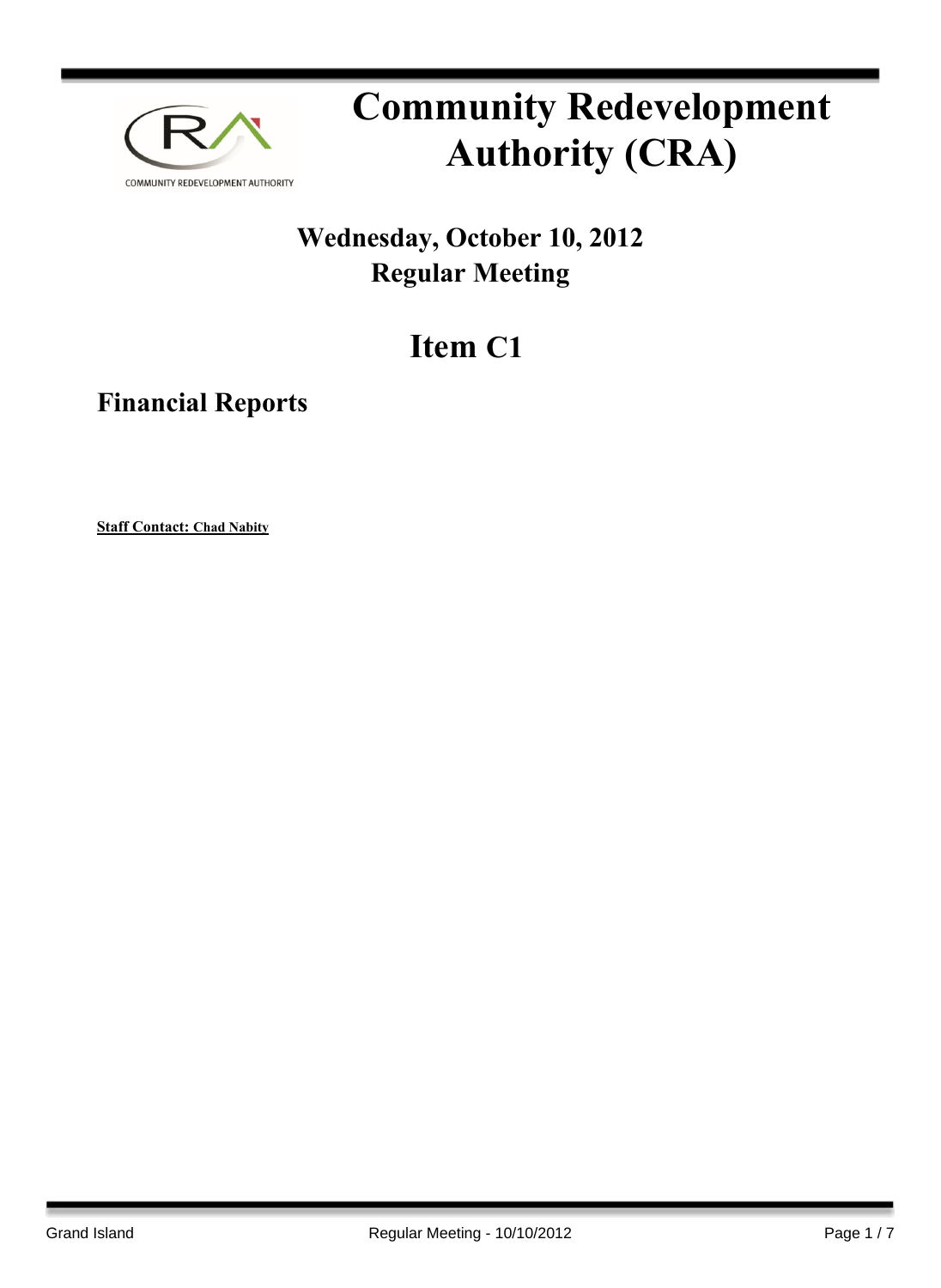|                                         | <b>MONTH ENDED</b>       | 2011-2012           | 2012                     | <b>REMAINING</b>         |
|-----------------------------------------|--------------------------|---------------------|--------------------------|--------------------------|
|                                         | <b>SEPTEMBER 2012</b>    | <b>YEAR TO DATE</b> | <b>BUDGET</b>            | <b>BALANCE</b>           |
| <b>CONSOLIDATED</b><br>Beginning Cash   | 719,142                  | 923,823             | 923,823                  |                          |
|                                         |                          |                     |                          |                          |
| <b>REVENUE:</b>                         |                          |                     |                          |                          |
| Property Taxes - CRA                    | 108,294                  | 465,136             | 437,618                  |                          |
| Property Taxes - Lincoln Pool           | 48,560                   | 154,234             | 201,787                  | 47,553                   |
| Property Taxes -TIF's                   | 45,788                   | 404,016             | 318,406                  |                          |
| Loan Proceeds                           |                          |                     |                          |                          |
| Interest Income - CRA                   | 20                       | 4,667               | 8,000                    | 3,333                    |
| Interest Income - TIF'S                 | 10                       | 676                 |                          |                          |
| <b>Land Sales</b>                       | $\overline{a}$           | 1,532               | 70,000                   | 68,468                   |
| Other Revenue - CRA                     | 2,476                    | 12,954              | 10,000                   |                          |
| Other Revenue - TIF's                   |                          | 9,553               | 1,000                    |                          |
| <b>TOTAL REVENUE</b>                    | 205,149                  | 1,052,768           | 1,046,811                | 119,353                  |
|                                         |                          |                     |                          |                          |
| <b>TOTAL RESOURCES</b>                  | 924,291                  | 1,976,591           | 1,970,634                | 119,353                  |
| <b>EXPENSES</b>                         |                          |                     |                          |                          |
| Auditing & Accounting                   | L,                       | 4,025               | 5,000                    | 975                      |
| Legal Services                          | 150                      | 2,187               | 10,000                   | 7,813                    |
| <b>Consulting Services</b>              | $\overline{a}$           | $\overline{a}$      | 10,000                   | 10,000                   |
| <b>Contract Services</b>                | 2,771                    | 44,428              | 55,000                   | 10,572                   |
| Printing & Binding                      |                          |                     | 1,000                    | 1,000                    |
| Other Professional Services             | L,                       | 7,599               | 5,000                    | (2, 599)                 |
| General Liability Insurance             | L,                       | ٠                   | 250                      | 250                      |
| Postage                                 | 47                       | 328                 | 200                      | (128)                    |
| Matching Grant                          |                          |                     | $\overline{\phantom{a}}$ |                          |
| <b>Legal Notices</b>                    | 179                      | 1,979               | 800                      | (1, 179)                 |
| Licenses & Fees                         | $\overline{\phantom{a}}$ | ä,                  | ÷,                       |                          |
| Travel & Training                       | $\overline{a}$           | 161                 | 1,000                    | 839                      |
| Other Expenditures                      | 796                      | 796                 | 500                      | (296)                    |
| Office Supplies                         | $\overline{\phantom{a}}$ | ä,                  | 500                      | 500                      |
| Supplies                                | L,                       | ÷.                  | 300                      | 300                      |
| Land                                    | $\overline{a}$           | ä,                  | 100,000                  | 100,000                  |
| Bond Principal - Lincoln Pool           | 180,658                  | 180,658             | 201,787                  | 21,129                   |
| Façade Improvement                      | 516,536                  | 1,146,639           | 987,500                  | (159, 139)               |
| South Locust                            |                          |                     |                          |                          |
| Alleyway Improvement                    | L,                       |                     |                          |                          |
| Other Projects                          |                          |                     | 111,000                  | 111,000                  |
| <b>Bond Principal</b>                   | 36,644                   | 350,317             | 266,659                  | (83, 658)                |
| <b>Bond Interest</b>                    |                          | 50,965              | 50,747                   | (218)                    |
| <b>Interest Expense</b>                 |                          |                     |                          |                          |
| <b>TOTAL EXPENSES</b>                   | 737,781                  | 1,790,082           | 1,807,243                | 17,161                   |
|                                         |                          |                     |                          |                          |
| <b>INCREASE(DECREASE) IN CASH</b>       | (532, 633)               | (737, 314)          | (760, 432)               |                          |
| <b>ENDING CASH</b>                      | 186,509                  | 186,509             | 163,391                  | $\overline{\phantom{a}}$ |
| <b>CRA CASH</b>                         | 152,203                  |                     |                          |                          |
| <b>LINCOLN POOL CASH</b>                | (26, 424)                |                     |                          |                          |
| <b>TIF CASH</b>                         | 60,730                   |                     |                          |                          |
| <b>Total Cash</b>                       | 186,509                  |                     |                          |                          |
|                                         |                          |                     |                          |                          |
| <b>CHECKING</b>                         | 189,509                  |                     |                          |                          |
| <b>INVESTMENTS</b><br><b>Total Cash</b> | 189,509                  |                     |                          |                          |
|                                         |                          |                     |                          |                          |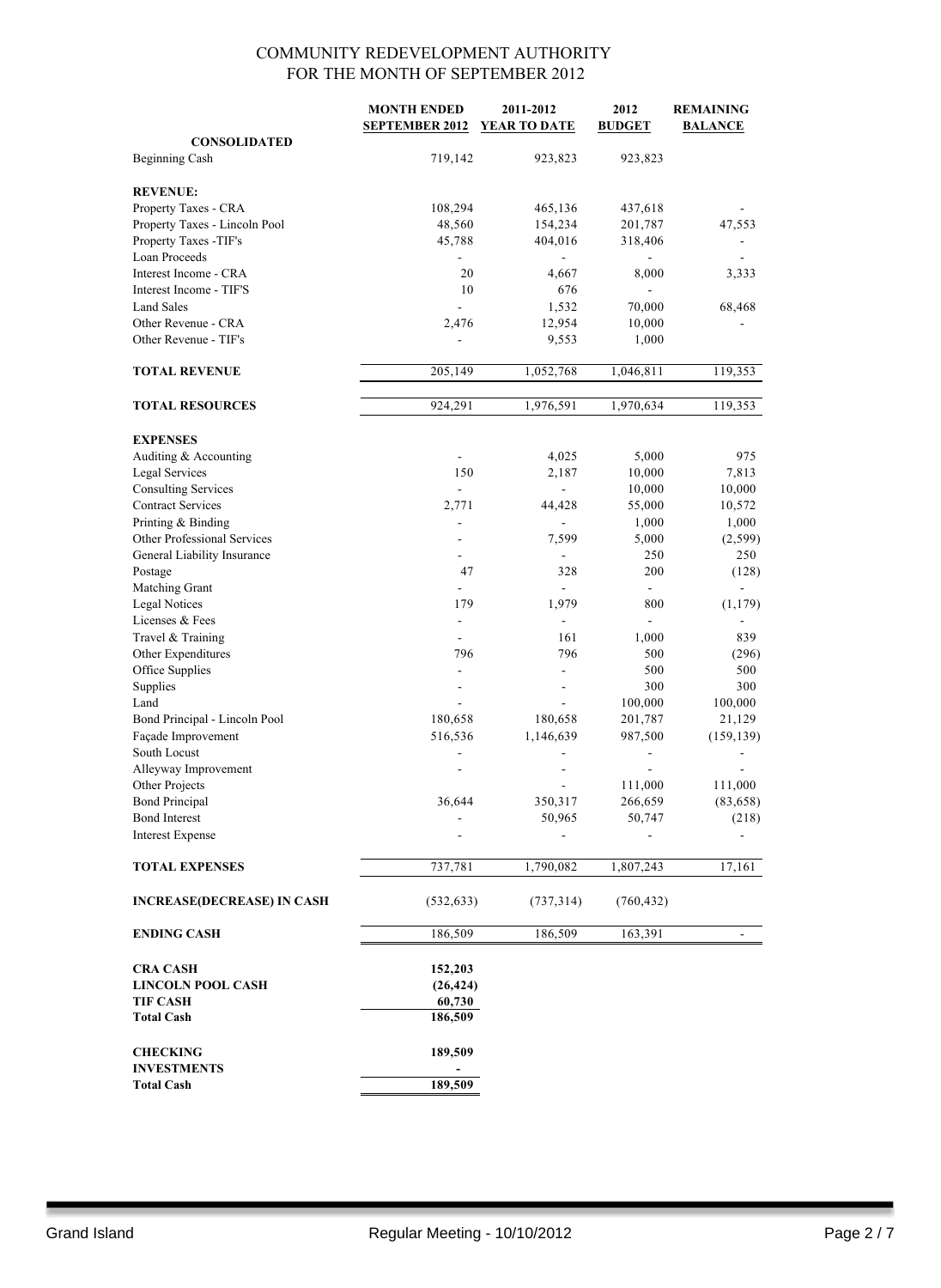|                                          | <b>MONTH ENDED</b><br><b>SEPTEMBER 2012</b> | 2011-2012<br><b>YEAR TO DATE</b> | 2012<br><b>BUDGET</b> | <b>REMAINING</b><br><b>BALANCE</b> |
|------------------------------------------|---------------------------------------------|----------------------------------|-----------------------|------------------------------------|
| <b>CRA</b><br><b>GENERAL OPERATIONS:</b> |                                             |                                  |                       |                                    |
| Property Taxes - CRA                     | 108,294                                     | 465,136                          | 437,618               | (27,518)                           |
| Property Taxes - Lincoln Pool            | 48,560                                      | 154,234                          | 201,787               | 47,553                             |
| Interest Income                          | 20                                          | 4,667                            | 8,000                 | 3,333                              |
| <b>Land Sales</b>                        |                                             | 1,532                            | 70,000                | 68,468                             |
| Other Revenue & Motor Vehicle Tax        | 2,476                                       | 12,954                           | 10,000                | (2,954)                            |
| <b>TOTAL</b>                             | 159,351                                     | 638,523                          | 727,405               | 88,882                             |
| <b>GILI TRUST</b>                        |                                             |                                  |                       |                                    |
| Property Taxes                           |                                             | 32,019                           | 32,890                | 871                                |
| Interest Income                          |                                             | 511                              |                       |                                    |
| Other Revenue                            |                                             | ÷,                               |                       |                                    |
| <b>TOTAL</b>                             | $\overline{\phantom{a}}$                    | 32,530                           | 32,890                | 871                                |
| <b>CHERRY PARK LTD II</b>                |                                             |                                  |                       |                                    |
| Property Taxes                           |                                             | 64,641                           | 59,180                |                                    |
| Interest Income                          | 10                                          | 157                              |                       |                                    |
| Other Revenue                            |                                             | ä,                               |                       |                                    |
| <b>TOTAL</b>                             | 10                                          | 64,797                           | 59,180                | $\blacksquare$                     |
| <b>GENTLE DENTAL</b>                     |                                             |                                  |                       |                                    |
| Property Taxes                           |                                             | 161                              | 4,202                 | 4,041                              |
| Interest Income                          | $\boldsymbol{0}$                            | $\mathbf{1}$                     |                       |                                    |
| Other Revenue                            |                                             |                                  |                       |                                    |
| <b>TOTAL</b>                             | $\boldsymbol{0}$                            | 162                              | 4,202                 | 4,041                              |
| <b>PROCON TIF</b>                        |                                             |                                  |                       |                                    |
| Property Taxes                           | 9,145                                       | 32,173                           | 19,162                |                                    |
| Interest Income                          | $\boldsymbol{0}$                            | 2                                |                       |                                    |
| Other Revenue                            |                                             | 233                              |                       |                                    |
| <b>TOTAL</b>                             | 9,145                                       | 32,408                           | 19,162                | $\overline{a}$                     |
| <b>WALNUT HOUSING PROJECT</b>            |                                             |                                  |                       |                                    |
| <b>Property Taxes</b>                    |                                             | 65,147                           | 74,472                | 9,325                              |
| Interest Income                          |                                             | 6                                |                       |                                    |
| Other Revenue                            |                                             | 9,320                            |                       |                                    |
| <b>TOTAL</b>                             | $\overline{\phantom{a}}$                    | 74,473                           | 74,472                | 9,325                              |
| <b>BRUNS PET GROOMING</b>                |                                             |                                  |                       |                                    |
| Property Taxes                           | 6,497                                       | 19,667                           | 11,000                |                                    |
| Interest Income                          |                                             |                                  |                       |                                    |
| Other Revenue                            |                                             |                                  |                       |                                    |
| <b>TOTAL</b>                             | 6,497                                       | 19,667                           | 11,000                | $\overline{a}$                     |
| <b>GIRARD VET CLINIC</b>                 |                                             |                                  |                       |                                    |
| Property Taxes                           | 4,698                                       | 18,736                           | 14,000                |                                    |
| Interest Income                          |                                             |                                  |                       |                                    |
| Other Revenue                            |                                             |                                  |                       |                                    |
| <b>TOTAL</b>                             | 4,698                                       | 18,736                           | 14,000                | $\overline{\phantom{a}}$           |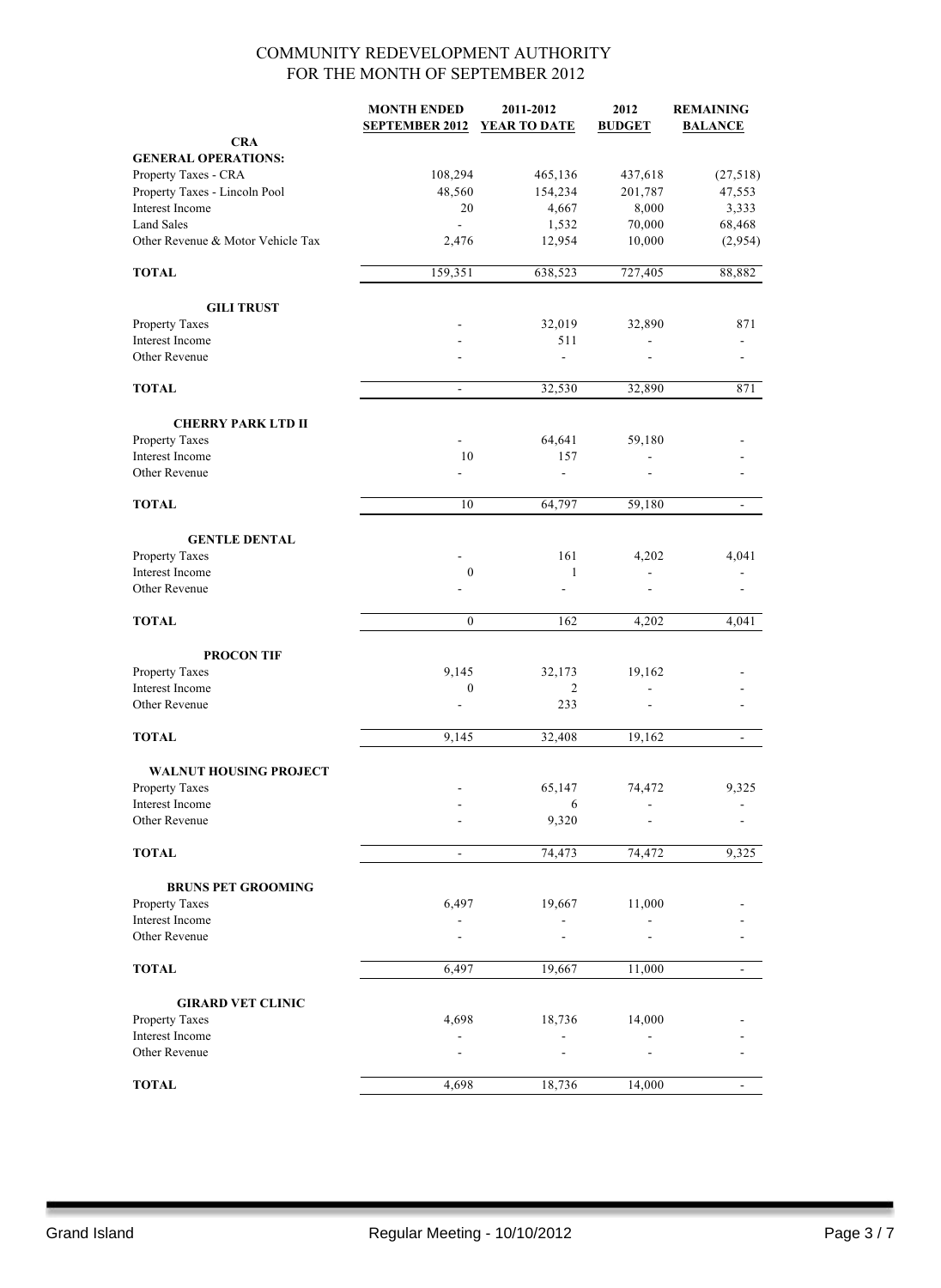|                                             | <b>MONTH ENDED</b><br><b>SEPTEMBER 2012</b> | 2011-2012<br><b>YEAR TO DATE</b> | 2012<br><b>BUDGET</b> | <b>REMAINING</b><br><b>BALANCE</b> |
|---------------------------------------------|---------------------------------------------|----------------------------------|-----------------------|------------------------------------|
| <b>GEDDES ST APTS-PROCON</b>                |                                             |                                  |                       |                                    |
| Property Taxes                              | 13,332                                      | 41,923                           | 30,000                | (11, 923)                          |
| Interest Income<br>Other Revenue            |                                             |                                  |                       |                                    |
|                                             |                                             |                                  |                       |                                    |
| <b>TOTAL</b>                                | 13,332                                      | 41,923                           | 30,000                | (11, 923)                          |
| <b>SOUTHEAST CROSSING</b>                   |                                             |                                  |                       |                                    |
| Property Taxes                              | 3,942                                       | 12,616                           | 14,000                | 1,384                              |
| Interest Income                             | $\blacksquare$                              |                                  |                       |                                    |
| Other Revenue                               | $\overline{a}$                              |                                  |                       |                                    |
| <b>TOTAL</b>                                | 3,942                                       | 12,616                           | 14,000                | 1,384                              |
| <b>Poplar Street Water</b>                  |                                             |                                  |                       |                                    |
| Property Taxes                              | 226                                         | 2,052                            | 1,000                 | (1,052)                            |
| Interest Income                             |                                             |                                  |                       |                                    |
| Other Revenue                               |                                             |                                  | 1,000                 | 1,000                              |
| <b>TOTAL</b>                                | 226                                         | 2,052                            | 2,000                 | (52)                               |
| <b>CASEY'S @ FIVE POINTS</b>                |                                             |                                  |                       |                                    |
| Property Taxes                              |                                             | 8,670                            | 15,000                | 6,330                              |
| Interest Income                             |                                             |                                  |                       |                                    |
| Other Revenue                               |                                             |                                  |                       |                                    |
| <b>TOTAL</b>                                | $\overline{\phantom{a}}$                    | 8,670                            | 15,000                | 6,330                              |
| SOUTH POINTE HOTEL PROJECT                  |                                             |                                  |                       |                                    |
| Property Taxes                              |                                             | 85,341                           | 22,000                |                                    |
| Interest Income                             |                                             | ÷,                               |                       |                                    |
| Other Revenue                               |                                             |                                  |                       |                                    |
| <b>TOTAL</b>                                | $\overline{\phantom{a}}$                    | 85,341                           | 22,000                | ÷,                                 |
| <b>TODD ENCK PROJECT</b>                    |                                             |                                  |                       |                                    |
| Property Taxes                              | 2,932                                       | 6,059                            | 5,500                 | (559)                              |
| Interest Income                             | $\sim$                                      |                                  | $\overline{a}$        |                                    |
| Other Revenue                               |                                             |                                  |                       |                                    |
| <b>TOTAL</b>                                | 2,932                                       | 6,059                            | 5,500                 | (559)                              |
|                                             |                                             |                                  |                       |                                    |
| JOHN SCHULTE CONSTRUCTION<br>Property Taxes |                                             | 4,449                            | 3,000                 |                                    |
| Interest Income                             |                                             |                                  |                       |                                    |
| Other Revenue                               |                                             |                                  |                       |                                    |
| <b>TOTAL</b>                                |                                             | 4,449                            | 3,000                 |                                    |
| PHARMACY PROPERTIES INC                     |                                             |                                  |                       |                                    |
| Property Taxes                              | 5,016                                       | 10,363                           | 8,000                 | (2,363)                            |
| Interest Income                             |                                             |                                  |                       |                                    |
| Other Revenue                               |                                             |                                  |                       |                                    |
| <b>TOTAL</b>                                | 5,016                                       | 10,363                           | 8,000                 | (2,363)                            |
| <b>KEN-RAY LLC</b>                          |                                             |                                  |                       |                                    |
| Property Taxes                              |                                             |                                  | 5,000                 | 5,000                              |
| Interest Income                             |                                             |                                  |                       |                                    |
| Other Revenue                               |                                             |                                  |                       |                                    |
| <b>TOTAL</b>                                | $\blacksquare$                              | $\blacksquare$                   | 5,000                 | 5,000                              |
|                                             |                                             |                                  |                       |                                    |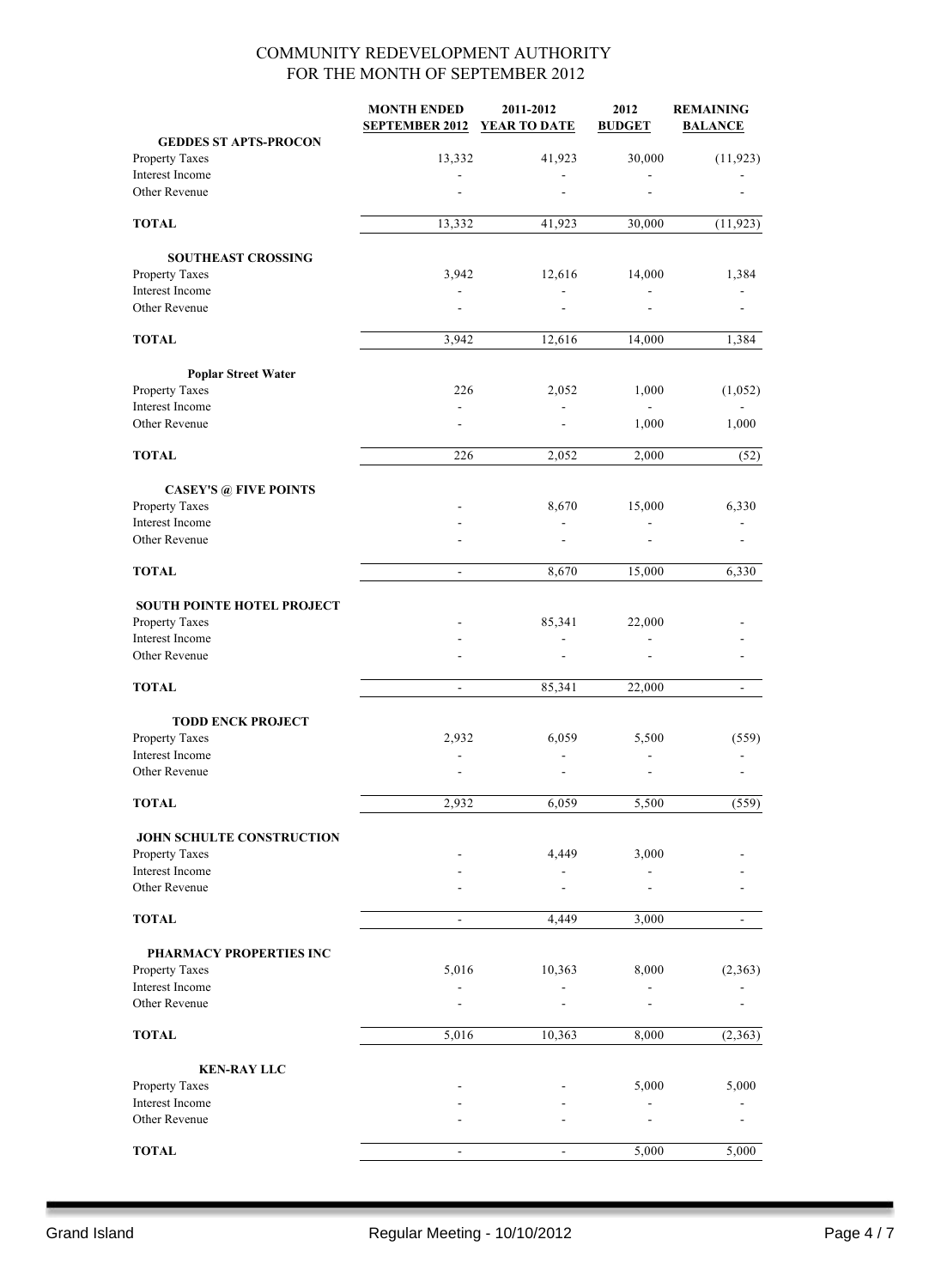|                                                    | <b>MONTH ENDED</b>           | 2011-2012                | 2012                     | <b>REMAINING</b>         |
|----------------------------------------------------|------------------------------|--------------------------|--------------------------|--------------------------|
|                                                    | <b>SEPTEMBER 2012</b>        | <b>YEAR TO DATE</b>      | <b>BUDGET</b>            | <b>BALANCE</b>           |
| <b>SKAGWAY</b>                                     |                              |                          |                          |                          |
| Property Taxes                                     |                              |                          |                          |                          |
| Interest Income                                    |                              |                          |                          |                          |
| Other Revenue                                      |                              | ٠                        |                          |                          |
| <b>TOTAL</b>                                       | $\overline{a}$               | $\overline{\phantom{a}}$ | $\overline{\phantom{a}}$ | $\overline{\phantom{a}}$ |
| <b>TOTAL REVENUE</b>                               | 205,149                      | 1,052,768                | 1,046,811                | 100,937                  |
| <b>EXPENSES</b>                                    |                              |                          |                          |                          |
| <b>CRA</b>                                         |                              |                          |                          |                          |
| <b>GENERAL OPERATIONS:</b>                         |                              |                          |                          |                          |
| Auditing & Accounting                              | $\blacksquare$               | 4,025                    | 5,000                    | 975                      |
| <b>Legal Services</b>                              | 150                          | 2,187                    | 10,000                   | 7,813                    |
| <b>Consulting Services</b>                         | $\mathbf{r}$                 | ä,                       | 10,000                   | 10,000                   |
| <b>Contract Services</b>                           | 2,771                        | 44,428                   | 55,000                   | 10,572                   |
| Printing & Binding<br>Other Professional Services  | -<br>۰                       | $\overline{a}$<br>7,599  | 1,000<br>5,000           | 1,000<br>(2, 599)        |
| General Liability Insurance                        | $\overline{a}$               | $\overline{a}$           | 250                      | 250                      |
| Postage                                            | 47                           | 328                      | 200                      | (128)                    |
| Matching Grant                                     |                              | ÷                        | $\overline{\phantom{a}}$ |                          |
| <b>Legal Notices</b>                               | 179                          | 1,979                    | 800                      | (1, 179)                 |
| Licenses & Fees                                    | $\frac{1}{2}$                | L.                       |                          |                          |
| Travel & Training                                  |                              | 161                      | 1,000                    | 839                      |
| Other Expenditures                                 | 796                          | 796                      | 500                      | (296)                    |
| Office Supplies                                    | ÷                            | ÷,                       | 500                      | 500                      |
| Supplies                                           | $\overline{a}$               | ÷,                       | 300                      | 300                      |
| Land<br>Bond Principal - Lincoln Pool              |                              |                          | 100,000<br>201,787       | 100,000<br>201,787       |
| <b>PROJECTS</b>                                    |                              |                          |                          |                          |
| Façade Improvement                                 | 516,536                      | 1,146,639                | 987,500                  | (159, 139)               |
| South Locust                                       |                              |                          |                          |                          |
| Alleyway Improvement                               |                              |                          |                          |                          |
| Other Projects                                     | 180,658                      | 180,658                  | 111,000                  | (69, 658)                |
| <b>TOTAL CRA EXPENSES</b>                          | 701,138                      | 1,388,800                | 1,489,837                | 101,037                  |
| <b>GILI TRUST</b>                                  |                              |                          |                          |                          |
| <b>Bond Principal</b>                              |                              | 33,066                   | 31,627                   | (1, 439)                 |
| <b>Bond Interest</b>                               |                              | 1,325                    | 1,263                    | (62)                     |
| Other Expenditures                                 |                              | ۰                        | $\overline{\phantom{a}}$ |                          |
| <b>TOTAL GILI EXPENSES</b>                         | $\overline{\phantom{a}}$     | 34,390                   | 32,890                   | (1,500)                  |
|                                                    |                              |                          |                          |                          |
| <b>CHERRY PARK LTD II</b><br><b>Bond Principal</b> |                              | 49,894                   |                          |                          |
| <b>Bond Interest</b>                               |                              | 9,286                    | 49,894<br>9,286          | (0)<br>$\overline{0}$    |
|                                                    |                              |                          |                          |                          |
| <b>TOTAL CHERRY PARK EXPENSES</b>                  | $\qquad \qquad \blacksquare$ | 59,180                   | 59,180                   | ۳                        |
| <b>GENTLE DENTAL</b>                               |                              |                          |                          |                          |
| <b>Bond Principal</b>                              |                              | 2,745                    | 2,760                    | 15                       |
| <b>Bond Interest</b>                               |                              | 1,457                    | 1,442                    | (15)                     |
| TOTAL GENTLE DENTAL                                | $\overline{a}$               | 4,202                    | 4,202                    | (0)                      |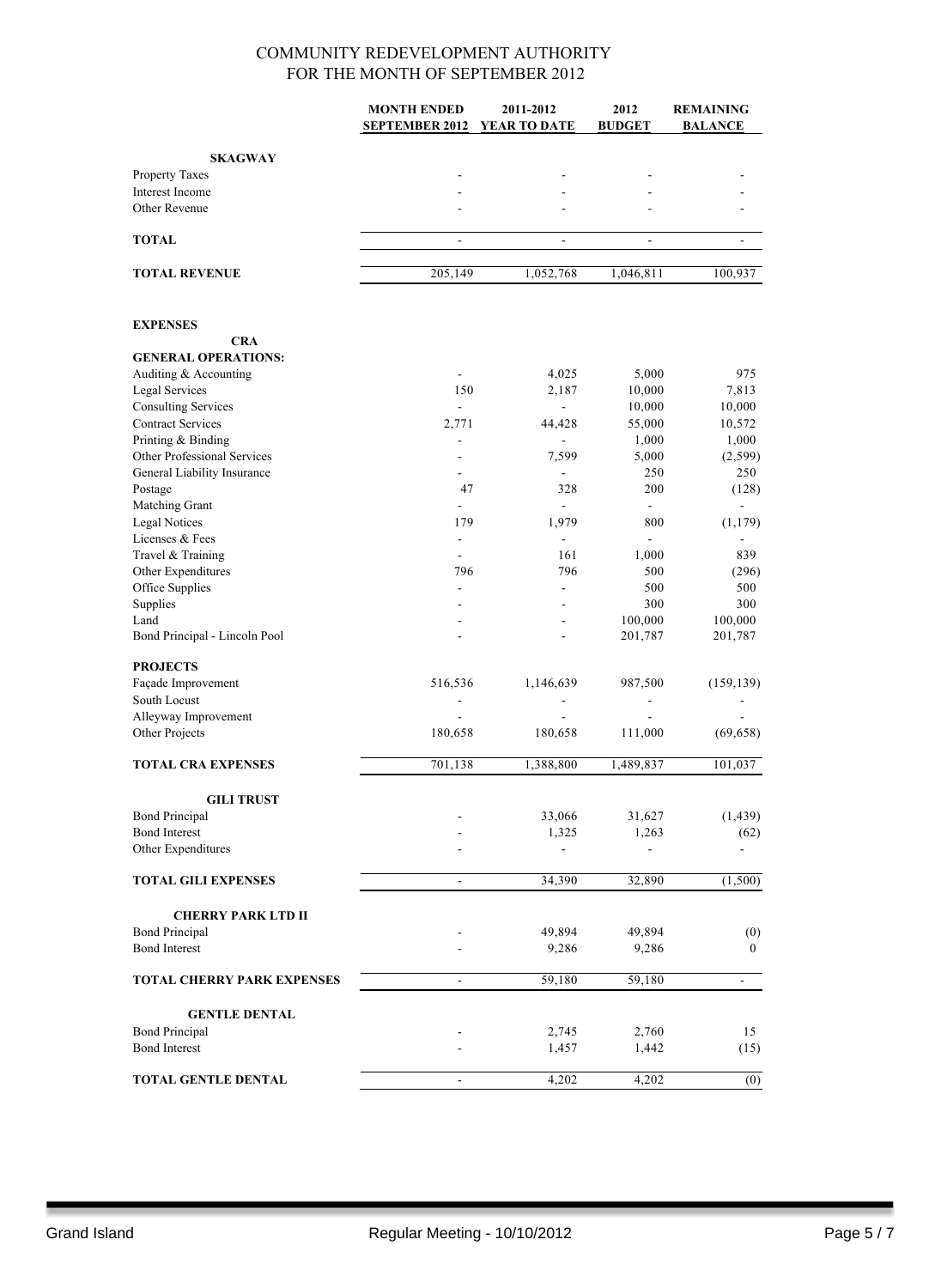|                                      | <b>MONTH ENDED</b><br><b>SEPTEMBER 2012</b> | 2011-2012<br><b>YEAR TO DATE</b> | 2012<br><b>BUDGET</b>    | <b>REMAINING</b><br><b>BALANCE</b> |
|--------------------------------------|---------------------------------------------|----------------------------------|--------------------------|------------------------------------|
| <b>PROCON TIF</b>                    |                                             |                                  |                          |                                    |
| <b>Bond Principal</b>                |                                             | 11,641                           | 11,782                   | 141                                |
| <b>Bond Interest</b>                 |                                             | 7,521                            | 7,380                    | (141)                              |
| <b>TOTAL PROCON TIF</b>              |                                             | 19,162                           | 19,162                   | $\boldsymbol{0}$                   |
| <b>WALNUT HOUSING PROJECT</b>        |                                             |                                  |                          |                                    |
| <b>Bond Principal</b>                |                                             | 43,096                           | 43,096                   | (0)                                |
| <b>Bond Interest</b>                 |                                             | 31,376                           | 31,376<br>$\overline{a}$ | $\boldsymbol{0}$                   |
| <b>TOTAL WALNUT HOUSING</b>          |                                             | 74,472                           | 74,472                   | $\boldsymbol{0}$                   |
| <b>BRUNS PET GROOMING</b>            |                                             |                                  |                          |                                    |
| <b>Bond Principal</b>                | 6,497                                       | 19,667                           | 11,000                   | (8,667)                            |
| <b>Bond Interest</b>                 |                                             | $\frac{1}{2}$                    | $\blacksquare$           |                                    |
| TOTAL BRUNS PET GROOMING             | 6,497                                       | 19,667                           | 11,000                   | (8,667)                            |
| <b>GIRARD VET CLINIC</b>             |                                             |                                  |                          |                                    |
| <b>Bond Principal</b>                | 4,698                                       | 18,736                           | 14,000                   | (4,736)                            |
| <b>Bond Interest</b>                 |                                             | $\overline{a}$                   |                          |                                    |
| <b>TOTAL GIRARD VET CLINIC</b>       | 4,698                                       | 18,736                           | 14,000                   | (4, 736)                           |
| <b>GEDDES ST APTS - PROCON</b>       |                                             |                                  |                          |                                    |
| <b>Bond Principal</b>                | 13,332                                      | 41,923                           | 30,000                   | (11, 923)                          |
| <b>Bond Interest</b>                 | $\frac{1}{2}$                               |                                  |                          |                                    |
| <b>TOTAL GEDDES ST APTS - PROCON</b> | 13,332                                      | 41,923                           | 30,000                   | (11, 923)                          |
| <b>SOUTHEAST CROSSINGS</b>           |                                             |                                  |                          |                                    |
| <b>Bond Principal</b>                | 3,942                                       | 12,616                           | 14,000                   | 1,384                              |
| <b>Bond Interest</b>                 |                                             |                                  |                          |                                    |
| TOTAL SOUTHEAST CROSSINGS            | 3,942                                       | 12,616                           | 14,000                   | 1,384                              |
| <b>POPLAR STREET WATER</b>           |                                             |                                  |                          |                                    |
| <b>Bond Principal</b>                | 226                                         | 2,052                            |                          | (2,052)                            |
| <b>Bond Interest</b>                 |                                             |                                  |                          |                                    |
| Auditing & Accounting                |                                             |                                  |                          |                                    |
| <b>Contract Services</b>             |                                             |                                  |                          |                                    |
| <b>TOTAL POPLAR STREET WATER</b>     | 226                                         | 2,052                            | ä,                       | (2,052)                            |